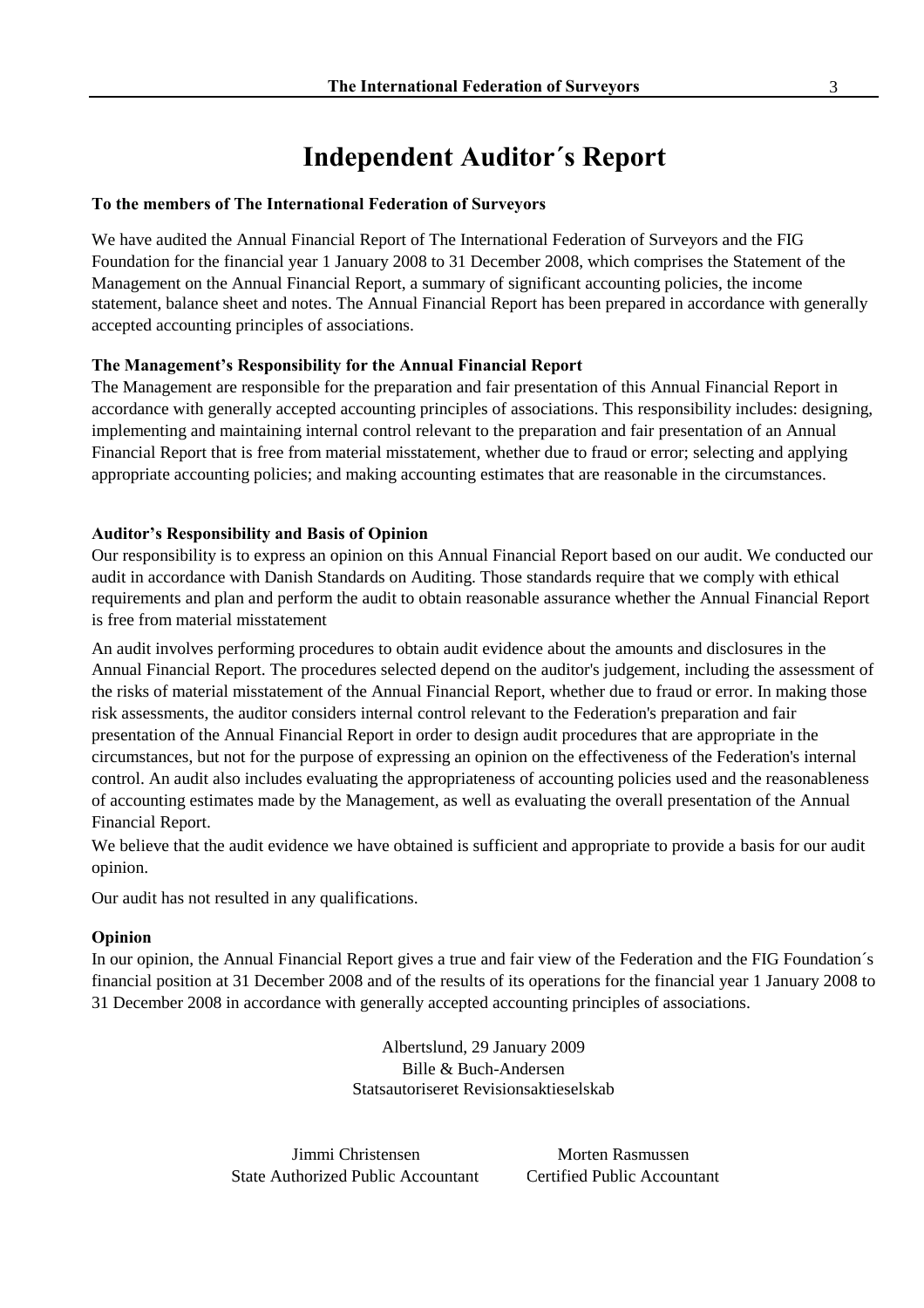# **Federation Information**

| <b>Federation</b>      | The International Federation of Surveyors<br>Kalvebod Brygge 31-33<br>DK-1780 Copenhagen V      |                                         |  |
|------------------------|-------------------------------------------------------------------------------------------------|-----------------------------------------|--|
|                        | Telephone:                                                                                      | +45 3886 1081                           |  |
|                        | $\text{Fax}:$<br>Internet:                                                                      | +45 3886 0252                           |  |
|                        | E-mail:                                                                                         | www.fig.net.<br>fig@fig.net             |  |
|                        | <b>Central Business</b>                                                                         |                                         |  |
|                        | Registration no.                                                                                | 21 33 60 76                             |  |
|                        | Registered in                                                                                   | Copenhagen, Denmark                     |  |
| Council                | Stig Enemark, President                                                                         |                                         |  |
|                        | Iain Greenway, Vice President<br>Matt Higgins, Vice President<br>Dalal Alnaggar, Vice President |                                         |  |
|                        |                                                                                                 |                                         |  |
|                        |                                                                                                 |                                         |  |
|                        | Teo CheeHai, Vice President                                                                     |                                         |  |
| <b>Director</b>        | Markku Villikka                                                                                 |                                         |  |
| <b>General Manager</b> | John Neel                                                                                       |                                         |  |
| <b>Auditor</b>         | Bille & Buch-Andersen                                                                           |                                         |  |
|                        | Statsautoriseret Revisionsaktieselskab                                                          |                                         |  |
|                        |                                                                                                 | Holsbjergvej 31-33, DK-2620 Albertslund |  |
|                        |                                                                                                 |                                         |  |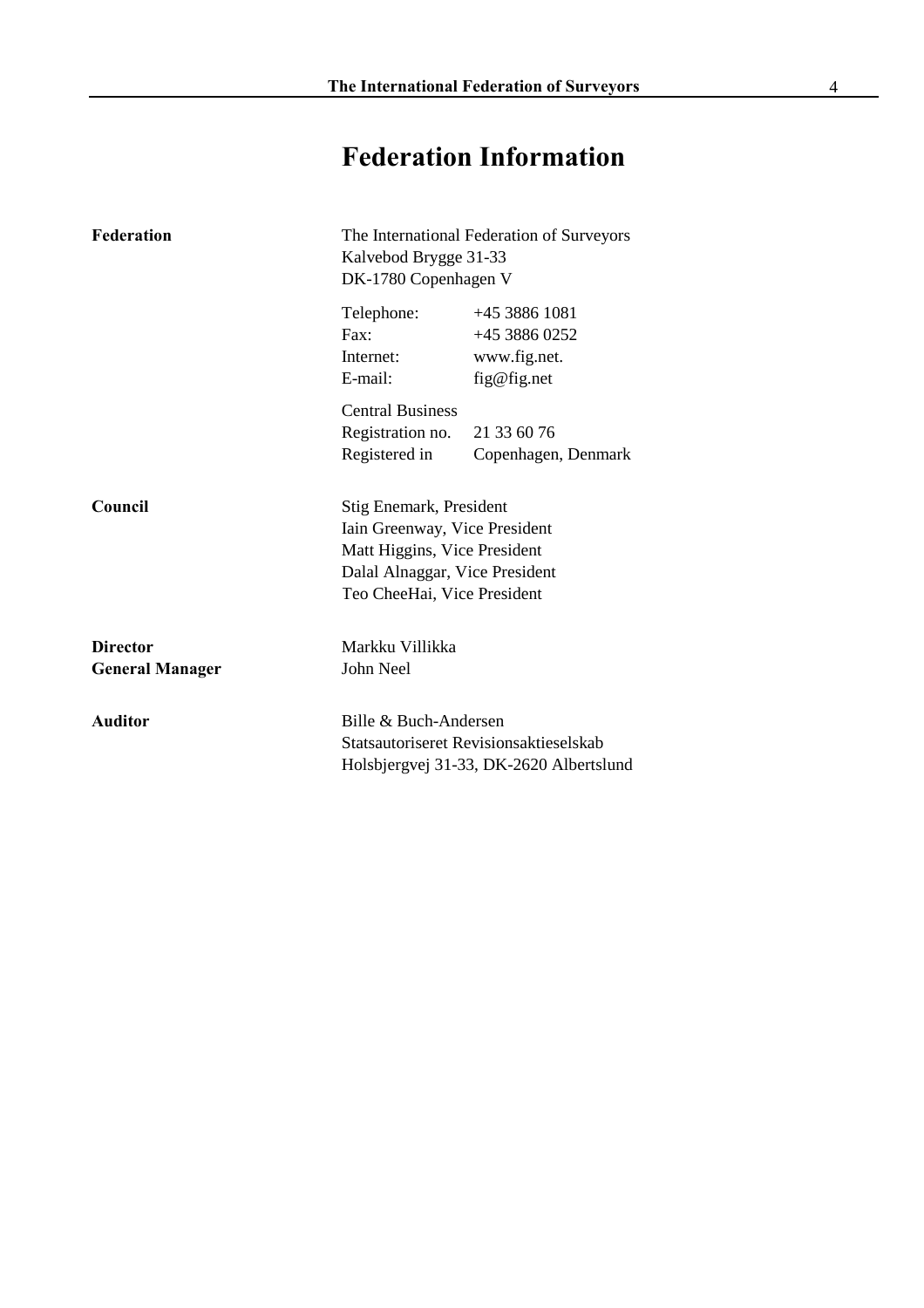## **Accounting policies**

This annual financial report has been prepared in accordance with generally accepted accounting principles of associations as well in accordance with the accounting requirements of Danish legislation and the regulations.

The accounting policies applied for this annual financial report are consistent with those applied last year.

#### **Recognition and measurement overview**

Income is recognised in the income statement when earned, whereas costs are recognised by the amounts attributable to this financial year. Value adjustments of financial assets and liabilities are recognised in the income statement as financial income or financial expenses. Also depreciations are recognised in the income statement.

Assets are recognised in the balance sheet when it is probable as a result of a prior event that future economic benefits will flow to the Federation, and the value of the asset can be measured reliably.

Liabilities are recognised in the balance sheet when it is probable that future economic benefits will flow out of the Federation, and the value of the liability can be measured reliably.

On initial recognition, assets and liabilities are measured at cost. Measurement subsequent to initial recognition is effected as described below for each financial statement item.

Anticipated risks and losses that arise before the time of presentation of the annual financial report and that confirm or invalidate affairs and conditions existing at the balance sheet date are considered at recognition and measurement.

## **Income statement**

#### **Income and expenses**

Items of income or expenses are stated within the period to which they relate irrespective of the payment date.

## **Balance sheet**

### **Financial assets**

Deposits are measured at nominal value.

### **Receivables**

Receivables are measured at amortised cost, usually equalling nominal value less provisions for bad debts.

Prepayments comprise costs incurred relating to the subsequent financial year.

### **Foreign currency translation**

On initial recognition, foreign currency transactions are translated applying the exchange rate at the transaction date. Exchange differences that arise between the rate at the transaction date and the one in effect at the payment date or the rate at the balance sheet date are recognised in the income statement as financial income or financial expenses.

Receivables, payables and other monetary items denominated in foreign currencies that have not been settled at the balance sheet date are translated using the exchange rate at the balance sheet date. The difference between the exchange rate on the balance sheet date and the transaction date is recognised in the income statement as financial income or financial expences.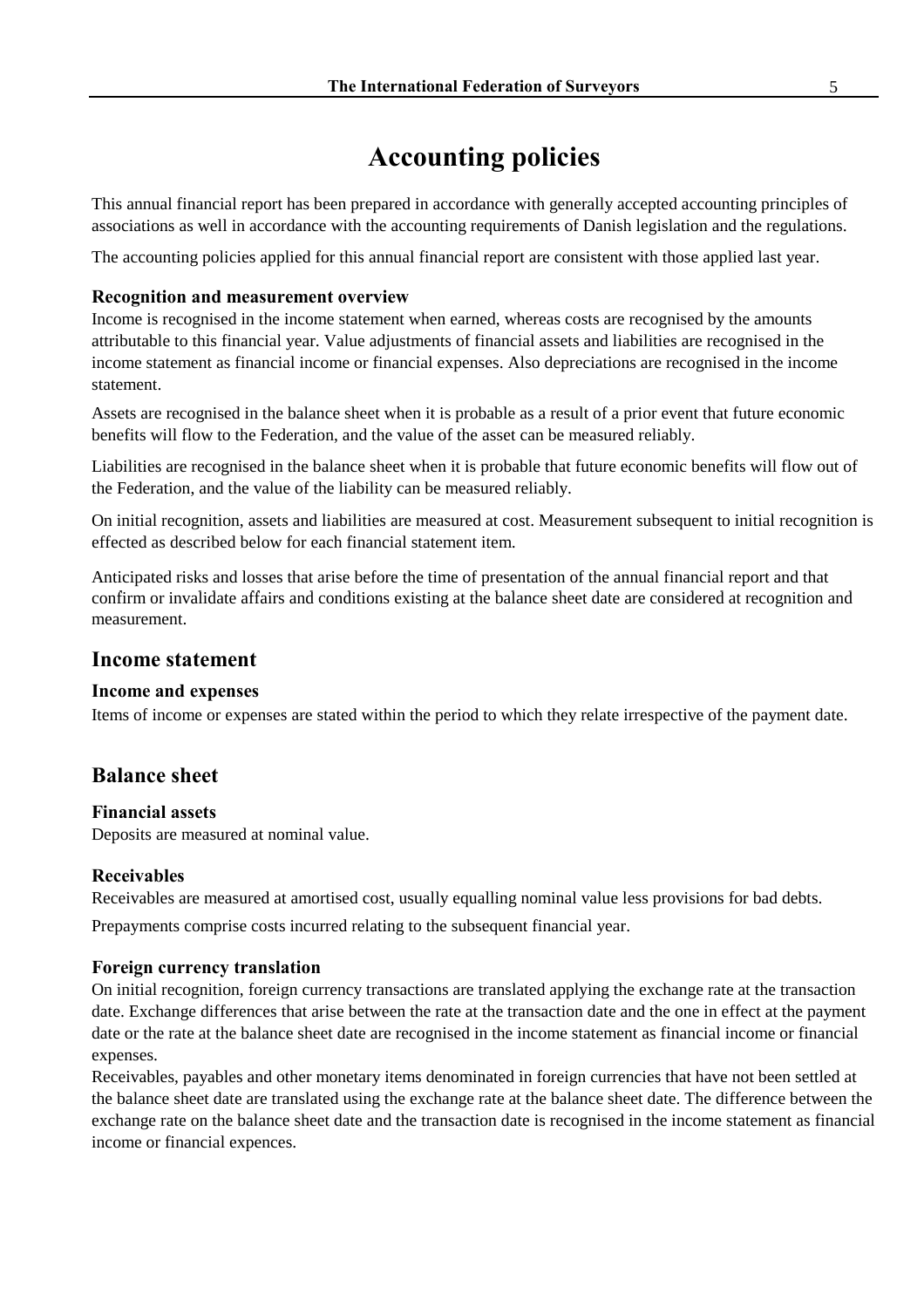## **Income statement for 2008**

|                                        |                | 2008       | 2007             |
|----------------------------------------|----------------|------------|------------------|
|                                        | Note           | <b>EUR</b> | <b>EUR</b>       |
| <b>Income</b>                          |                |            |                  |
| Subscription, member associations      |                | 275.757    | 257.525          |
| Subscription, affiliated members       |                | 15.385     | 12.097           |
| Subscription, corporate members        |                | 108.794    | 104.312          |
| Subscription, academic members         |                | 17.463     | 17.408           |
| Sale of publications                   |                | 1.643      | $\mathbf{0}$     |
| Financial income                       |                | 13.442     | 15.458           |
| Events                                 | $\mathbf{1}$   | 70.139     | 39.961           |
| Various income                         |                | 151        | $\boldsymbol{0}$ |
| <b>Total income</b>                    |                | 502.774    | 446.759          |
| <b>Expenses</b>                        |                |            |                  |
| Administration, FIG Office and Council | 2              | 166.133    | 119.540          |
| Council meetings                       | 3              | 32.092     | 44.425           |
| FIG meetings                           | 4              | 43.081     | 48.758           |
| Member support                         | 5              | 49.087     | 61.062           |
| Commission activities                  | 6              | 52.787     | 64.759           |
| Promotion                              | $\overline{7}$ | 66.299     | 35.421           |
| Projects                               | 8              | 65.265     | 46.750           |
| <b>Total expenses</b>                  |                | 474.745    | 420.714          |
| Surplus for the year                   |                | 28.029     | 26.045           |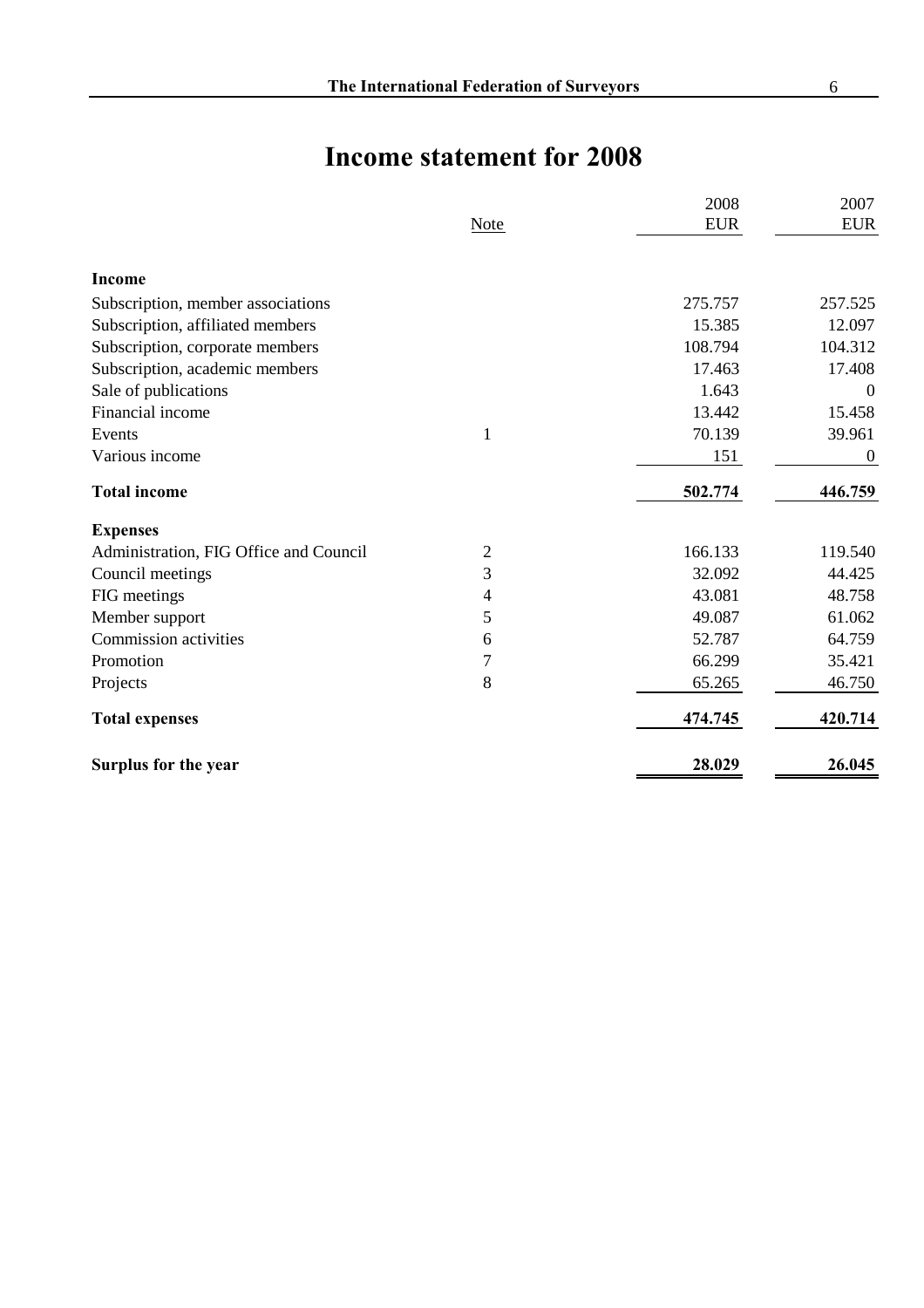# **Balance sheet at 31 December 2008**

|                                                       |             | 2008            | 2007                      |
|-------------------------------------------------------|-------------|-----------------|---------------------------|
| <b>Assets</b>                                         | <b>Note</b> | <b>EUR</b>      | <b>EUR</b>                |
| <b>Financial assets</b>                               |             |                 |                           |
| Deposits                                              |             | $\overline{0}$  | 4.828                     |
| <b>Total financial assets</b>                         |             | $\bf{0}$        | 4.828                     |
| <b>Current assets</b>                                 |             |                 |                           |
| <b>Receivables</b>                                    |             |                 |                           |
| Receivables from members                              |             | 87.817          | 109.380                   |
| Receivable financial income                           |             | 6.711           | 5.401                     |
| Receivable VAT                                        |             | 4.889           | $\theta$                  |
| Merchandise<br>Account receivable, The FIG Foundation |             | 5.806<br>26.829 | 7.924<br>$\boldsymbol{0}$ |
|                                                       |             |                 |                           |
| <b>Liquid funds</b>                                   |             | 371.401         | 354.390                   |
| <b>Total current assets</b>                           |             | 503.453         | 477.095                   |
| <b>Total assets</b>                                   |             | 503.453         | 481.923                   |